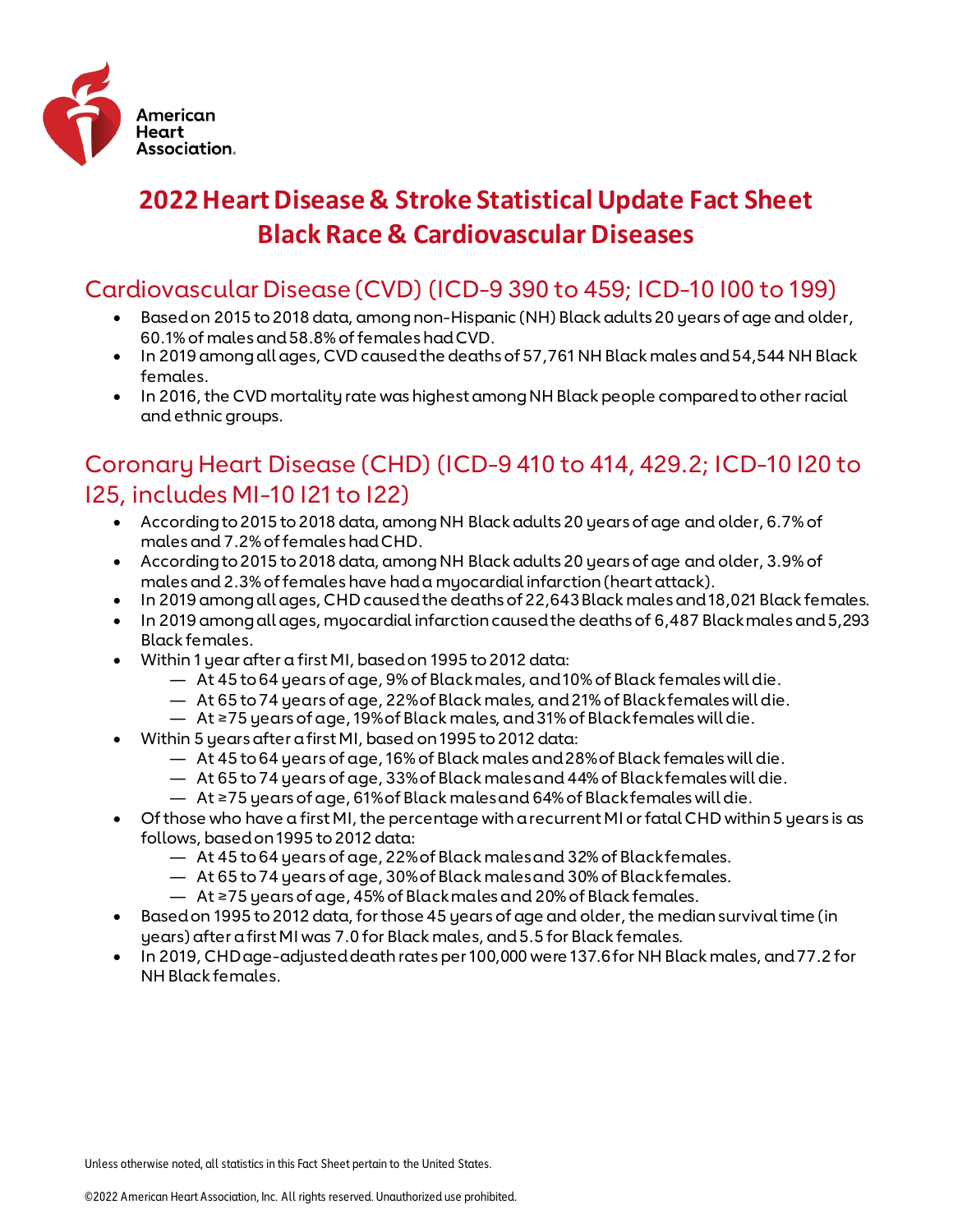# Smoking

- Using data from 2020, among adolescents in high school, NH Black students were less likely than Hispanic or NH White students to report cigarette use in the past 30 days.
- Among Black adults 18 years of age or older in 2019, 14.9% were current cigarette smokers.
- During 2017 to 2018, the percentage of the US nonsmoking population with detectable serum cotinine (which indicates exposure to secondhand smoke) was higher for NH Black individuals (48.0%) than for NH White individuals (22.0%) and Mexican American individuals (16.6%).

### Physical Inactivity

- In 2019, the prevalence of high school students using computers ≥3 hours per day for activities other than schoolwork (e.g., video games or other computer games) was highest among NH Black students (47.8%), followed by Hispanic students (47.2%), American Indian/Alaska Native students (44.7%), White students (45.1%), and Asian students (44.4%).
- In 2019 the prevalence of watching television ≥3 hours per day among students in grades 9 through 12 was highest among American Indian/Alaska native students (33.2%), followed by Black students (31.6%), Hispanic students (21.3%), White students (16.5%), and Asian students  $(12.1\%)$ .
- In 2018, 19.9% of NH Black adults 18 years of age and older met the 2018 Federal Aerobic and Strengthening Physical Activity Guidelines for Adults.

# Overweight and Obesity

- Based on data from 2015 to 2018, 35.4% of children 2 to 19 years of age in the United States were overweight or obese; 19.0% were obese. Among NH Black children, 31.5% of males and 45.2% of females were overweight or obese; 19.1% of males and 27.1% of females were obese.
- Based on data from 2015 to 2018, 71.3% of adults 20 years of age and older in the United States were overweight or obese; 40.6% were obese, and 8.4% were extremely obese. Among NH Black adults 69.9% of males and 78.4% of females were overweight or obese, 38.2% of males and 55.2% of females were obese, and 7.5% of males and 16.3% of females were extremely obese.

# Diabetes (ICD-9 250; ICD-10 E10 to E14)

- Among US youth in 2014 to 2015, the incidence rate (per 100 000) of type 1 diabetes was 20.8 for Black youth, compared to 6.2 for American Indian youth, 9.4 for Asian or Pacific Islander youth, 16.3 for Hispanic youth, and 27.3 for White youth.
- Among US youth in 2014 to 2015, the incidence rate (per 100 000) of type 2 diabetes was 37.8 for Black youth, compared to 32.8 for American Indian youth, 11.9 for Asian or Pacific Islander youth, 20.9 for Hispanic youth, and 4.5 for White youth.
- Among NH Black adults between 2015 and 2018, 20 years of age and older:
	- o 12.8% of males and 13.2% of females had physician diagnosed diabetes.
		- o 4.7% of males and 3.3% of females had undiagnosed diabetes.
		- o 35.5% of males and 30.3% of females had prediabetes.
- In 2019, diabetes caused the deaths of 7,901 NH Black males and 7,567 NH Black females.